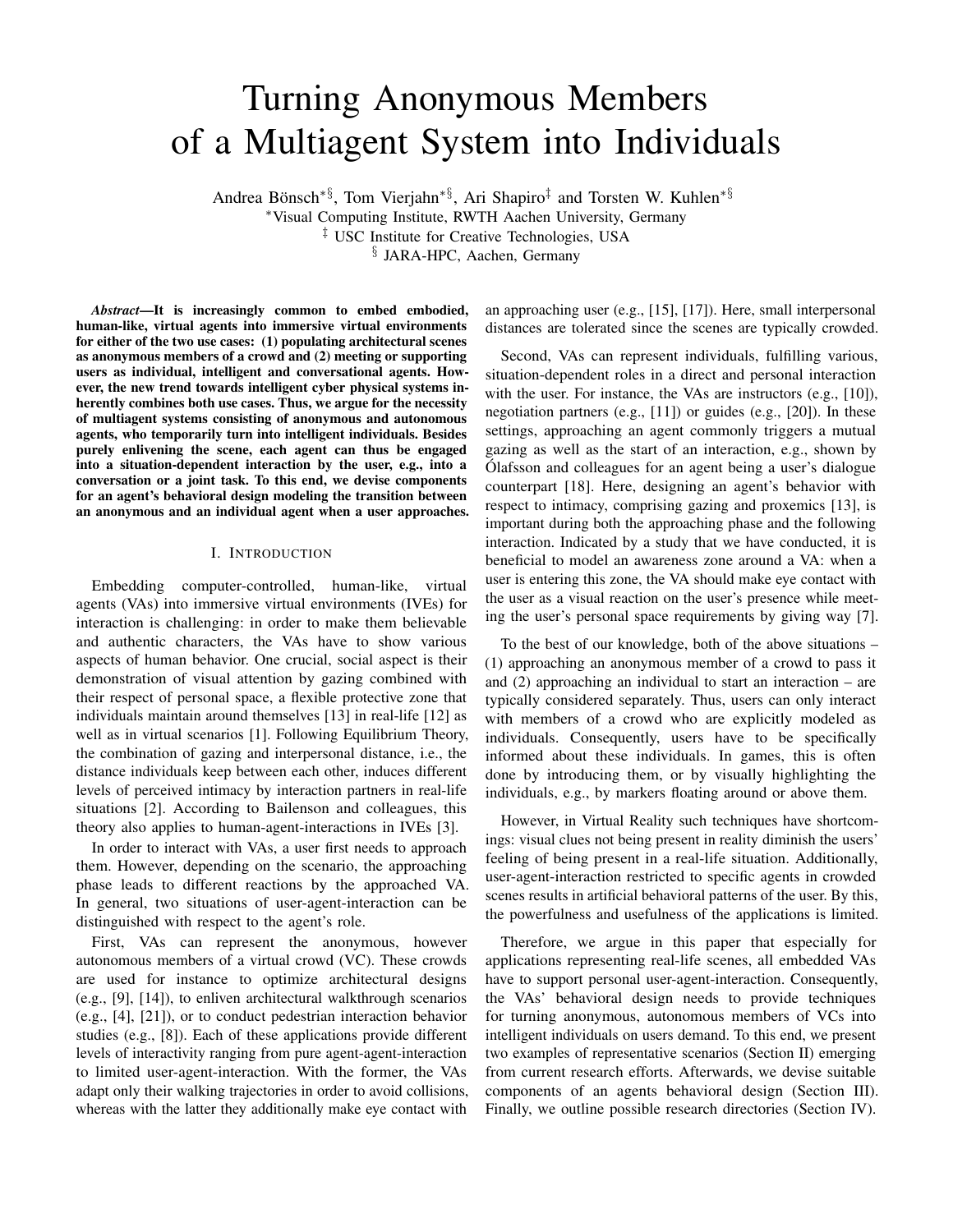## II. REPRESENTATIVE SCENARIOS

Current strategies by the German Federal Government aim at integrating modern information and communication technology into daily working routines. To this end, cross-linked intelligent cyber physical system (CPS), e.g., self-propelled or stationary robots, shall support human workers in order to improve and accelerate processes. Besides taking over unsafe, time-consuming, repetitive or physically exhausting tasks, the CPSs shall provide information to the workers in order to support them in making informed decisions and solving urgent problems on short notice. Two representative scenarios in these strategies are termed *Industry 4.0* and *Hospital 4.0*.

In order to optimize the value creation process by means of largely self-organizing productions, CPSs shall be integrated into industrial production, referred to as *Industry 4.0*. This will affect the working routines of the industrial workers with different areas of expertise, the facilities management as well as the suppliers.

In the rehabilitation and health care sector, CPSs shall be integrated in order to optimize the patients' treatment and care, referred to as *Hospital 4.0*. This will modify the operation principles of the medical and the nursing staff. Additionally these developments affect the patients, their accompanying persons and visitors: points of contact for treatments, data acquisitions or questions may become technical interfaces.

Virtual Reality has the potential to support these efforts in the future in several ways, inter alia: (a) by means of *virtual prototyping* in order to pre-evaluate the planned IT-integration, e.g., regarding users reactions to the presence of and the requirement to team up with autonomous robots. (b) by means of *real-time training simulations* in order to initially evaluate and then train human workers in the interaction with teams of peers and assistance robots. (c) by means of *behavioral economic experiments* to investigate, e.g., changes of non-confounded peer effects or incentive effects on competition (e.g., [6]) in the new settings.

The resulting Virtual-Reality-based applications require the scenes to be populated with believable, autonomous, virtual peers and robots in order to adequately mirror real-life situations. Consequently, VCs based on anonymous, however autonomous agents are needed that represent self-reliantly working peers or other persons, e.g., patients and visitors. In particular, the applications must facilitate user-agent-interaction with any of these agents on users demand.

## III. BEHAVIORAL DESIGN OF APPROACHED AGENTS

Simulations, as, e.g., required in the context of *Industry 4.0* and *Hospital 4.0*, have to be realistic and convincing to positively effect the human's performance in corresponding real-life situations. To this end, the virtual scenes have to be, i.a., populated by a crowd of anonymous, autonomous and authentic agents. When there is no direct user-interaction, these agents should walk around or work self-reliantly in the scene. However, the anonymous agents might be temporarily required to be engaged in a user-triggered interaction as individual, intelligent and conversational agents, e.g., as co-workers in an actual task

at hand. Consequently, the VAs' behavioral design needs to provide techniques for turning anonymous, autonomous members of crowds into intelligent individuals on users' demand.

A simple and straight-forward technique to unambiguously declare which agent is required for an interaction consists of using a ray-casting-based point-and-click metaphor. However, selecting a larger group of agents to engage them in a user-agent interaction may get tedious. Another shortcoming is that this technique might be perceived as artificial in the context of human-like agents and thus might diminish the user's feeling of being present in a realistic scene.

Commercial implementations commonly use natural speech commands like "Hey, Siri", "Ok, Google" or "Alexa" in order to trigger an interaction with a conversational agent in form of a bodiless technical interface. However, implementing this direct speech for multiagent systems is challenging: users may not know the names of the agents they plan to involve in an interaction. One solution is attaching name badges to the agents. For instance, clinic staff frequently wears badges, name tags are commonly attached to patients' beds, while accompanying persons usually stay anonymous. Thus, this method might be perceived as natural for a limited group of agents in a restricted set of scenes. Nevertheless, the badges' restricted visibility is a drawback: depending on the user-agent-alignment they can be out of sight, while reading them requires a small interpersonal distance between user and agent. However, showing the names as labels, e.g., floating above the agents, as known from many games, might be perceived as being too artificial. Using phrases such as "Hey, you" instead of the agent's names, is ambiguous if several agents are nearby. In order to clear the ambiguity, an agent in the user's vicinity may ask in return whether she or he have been addressed. However, to pick this agent more information about the current situation supplementing the phrase is required. Another drawback of the direct speech as well as the aforementioned point-and-click metaphor is the requirement that the users have to explicitly state their requests for an interaction.

To this end, it should be avoided that users are solely responsible for explicitly triggering a user-agent-interaction. Thus, we suggest embedding a selection system that automatically determines candidates for a user-agent-interaction by evaluating a predefined model: based on the user's behavior and actions in the scene, the model should determine those agents who are likely to be demanded as interaction partners. These candidates are then turned from anonymous agents to individuals. All other agents stay anonymous. The overall concept of this model is illustrated in Figure 1.

Setting up an adequate model is not trivial. However, four aspects of a user's behavior should be taken into account in order to determine a suitable set of interaction candidates:

First, evaluating the interpersonal distance between user and agents by means of the user's relative positioning, speed and walking trajectory is reasonable. This is already common in crowd simulations to avoid collisions or to add an authentic gazing between passing agents. Examples are the *time-to-collision* metric by Karamouzas and colleagues [16] or the *minimum predicted distance* by Pettré and colleagues [19]. However, a model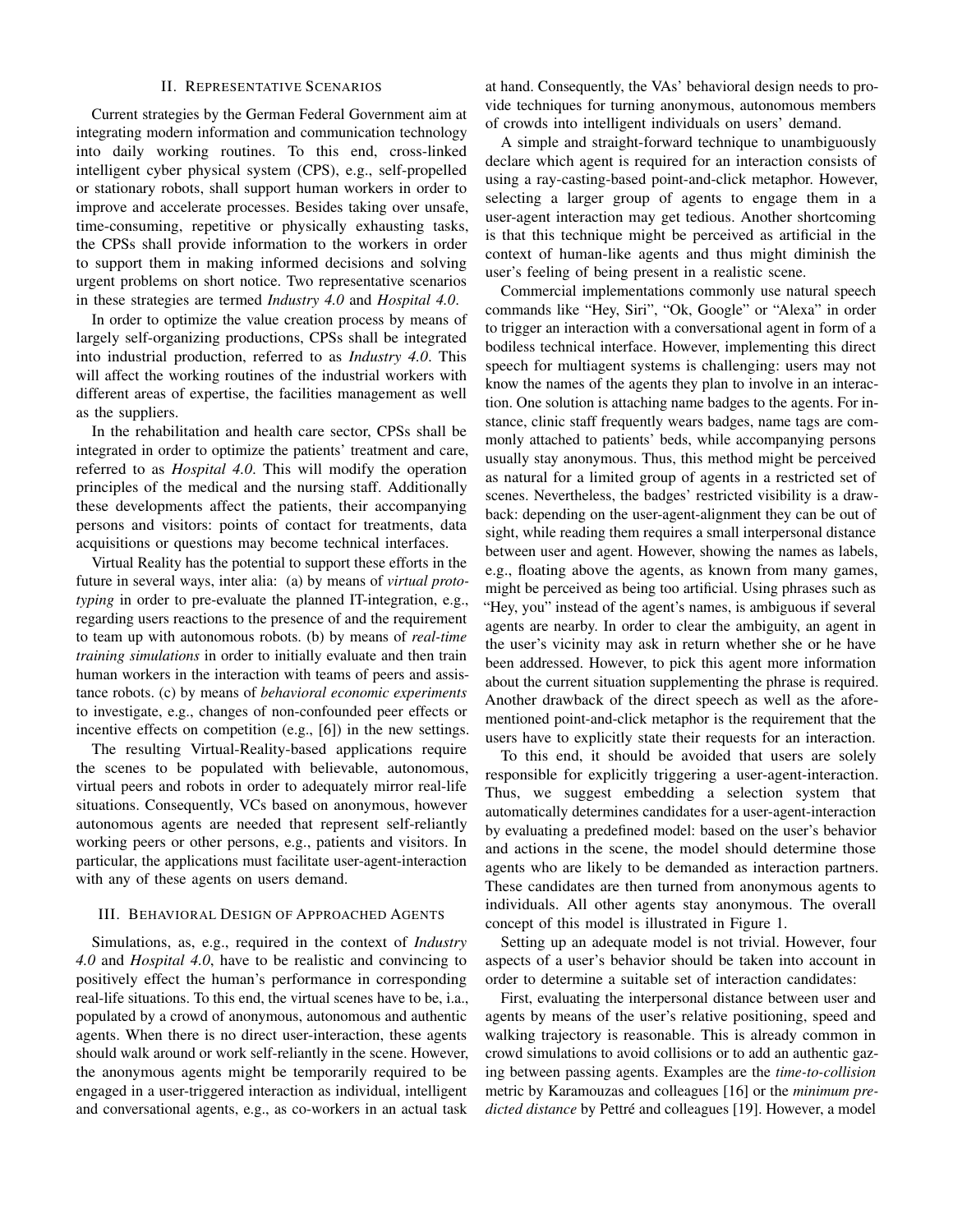

immersed user

Fig. 1. Automatic selection system based on a set of weighted metrics evaluating a user actions determining which anonymous agent is turned into an individual interaction partner.

based purely on distance is insufficient: it can hardly distinguish between a user's intention to approach or to pass an agent.

A second behavioral pattern of the user being used for the model is gazing: Zhang and colleagues propose to evaluate the user's viewing direction as a metric to determine which agent in a desktop-based embodied social interaction is addressed [22]. This is also applicable to IVEs. However, for a reasonable metric whether the agent is a candidate for interaction or not, the analysis of the user's viewing direction should be combined with evaluating the duration of the user's fixation on an agent.

A third behavioral pattern is pointing, as suggested by Zhang and colleagues in a desktop-based setting [22]. For IVEs this can be extended to general body postures and gestures. Maintaining an open stance or waving to an agent may be interpreted as sign of making contact, while simply nodding may be a short greeting while passing by.

As a fourth model, a user's speech has to be taken into account. Although we characterized direct speech as having too many drawbacks, analyzing the language content as well as the speech direction might give useful references towards meaningful interaction candidates.

To summarize, four possible models to automatically distinguish between making contact and passing by are distance, gazing, gestures and speech. However, taken separately, none of these four models is sufficient to adequately determine whether an agent is a good interaction candidate or not. Instead, these four aspects have to be combined into one overall model. Although they cover the natural, human interaction spectrum, these individual aspects are not equally important for selecting interaction candidates. Thus, they need to be combined by means of individual weighting factors.

These weighting factors have to be adapted dynamically to the environment the user is located in: as the surrounding influences a human's interaction, we expect the required weighting factors to strongly depend on the space available. One example is the subjective interpretation of the interpersonal

distance between user and agent: people tolerate smaller interpersonal distances in narrow passages. In such situations, this measure is thus not well suited to indicate whether the user wants to pass by or to make contact. In contrast, if the interpersonal distance is small in a larger empty area, it is a strong indicator for the desire of making contact.

Another example for environment-dependent weighting is gazing: if only little space is available, focusing on an agent for a longer duration during approaching might be due to observing the agent's motions to be able to react to sudden movements in order to prevent collisions while passing. Else, it might be a sign of making contact.

Based on environment-dependent weighting factors, one aggregated score s has to be computed per agent (see Figure 1). By means of this score, the multiagent system then determines whether a VA is an interaction candidate or not. If so, the respective agent is turned from an anonymous member of the crowd into an individual, intelligent and conversational agent. After the interaction ended, indicated by speech or by the user's departure, or when the agent is not engaged in an interaction, the VA can be turned back into the anonymous member of the crowd.

If the score indicates that the user's aim is very likely to pass the approached agents, they stay anonymous. Nevertheless, following our recommendation of an awareness zone [7], it seems beneficial if the agents give visible feedback on the user's presence, e.g., by gazing and giving way. Depending on the desired level of realism, the agents' actions for the awareness zone may be more or less explicit: a study investigating a VA's approaching strategies indicated that realistic and human-like behavior do not necessarily have the highest priority [5]. Thus, we expect a clearly visible reaction on the user's approach to increase the user's comfort in the IVE, even if that does not resemble a real human's reaction.

## IV. DISCUSSION

We have devised a behavioral design for a multiagent system comprising VAs that can temporarily turn from anonymous members of a crowd into intelligent individuals. As triggers for the transitions we suggested implementing a set of weighted metrics evaluating the user's approach based on, e.g., distance, gazing, gestures and speech.

To implement the outlined behavioral design, more insight into the situation-dependent approaching behavior between humans as well as humans and VAs in IVEs has to be gained. Additionally, detailed investigations on the required metrics used as transition triggers have to be done, taking different environments and numbers of agents into account. We are confident that Virtual-Reality-based multiagent systems will benefit from a behavioral design that combines approaches based on crowds as well as on individual agents.

Having a model yielding a per-agent-score indicating whether a VA is an interaction candidate or not allows for creating VAs with different personal traits: characteristics like shyness or obtrusiveness can be achieved by varying the weighting factors per agent. This will eventually lead to truly individual VAs.